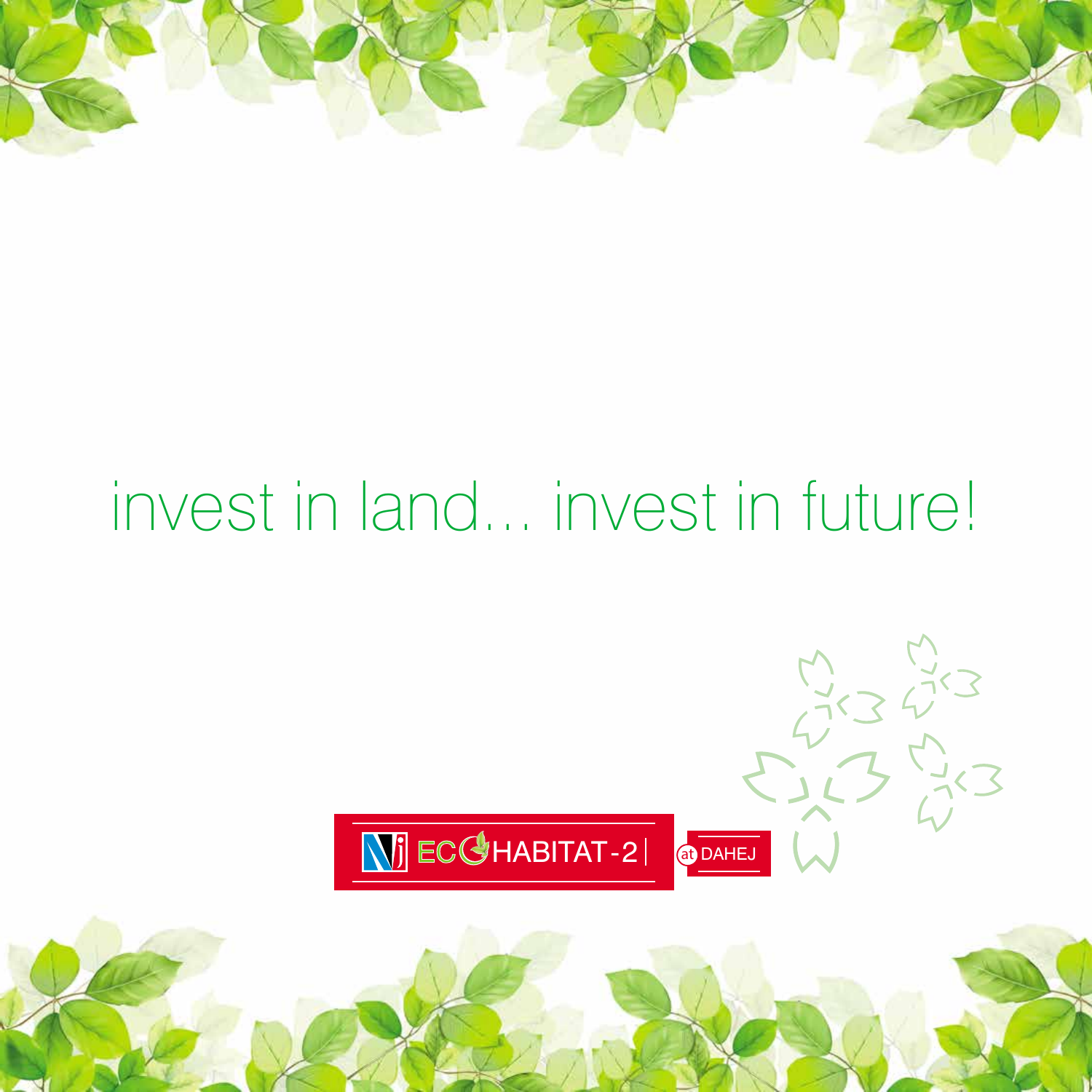

## The term "eco-friendly"

is used to describe activities which are good for the environment. It is a shortened form of

# "ecologically friendly"

which means the things which are designed to benefit the environment 33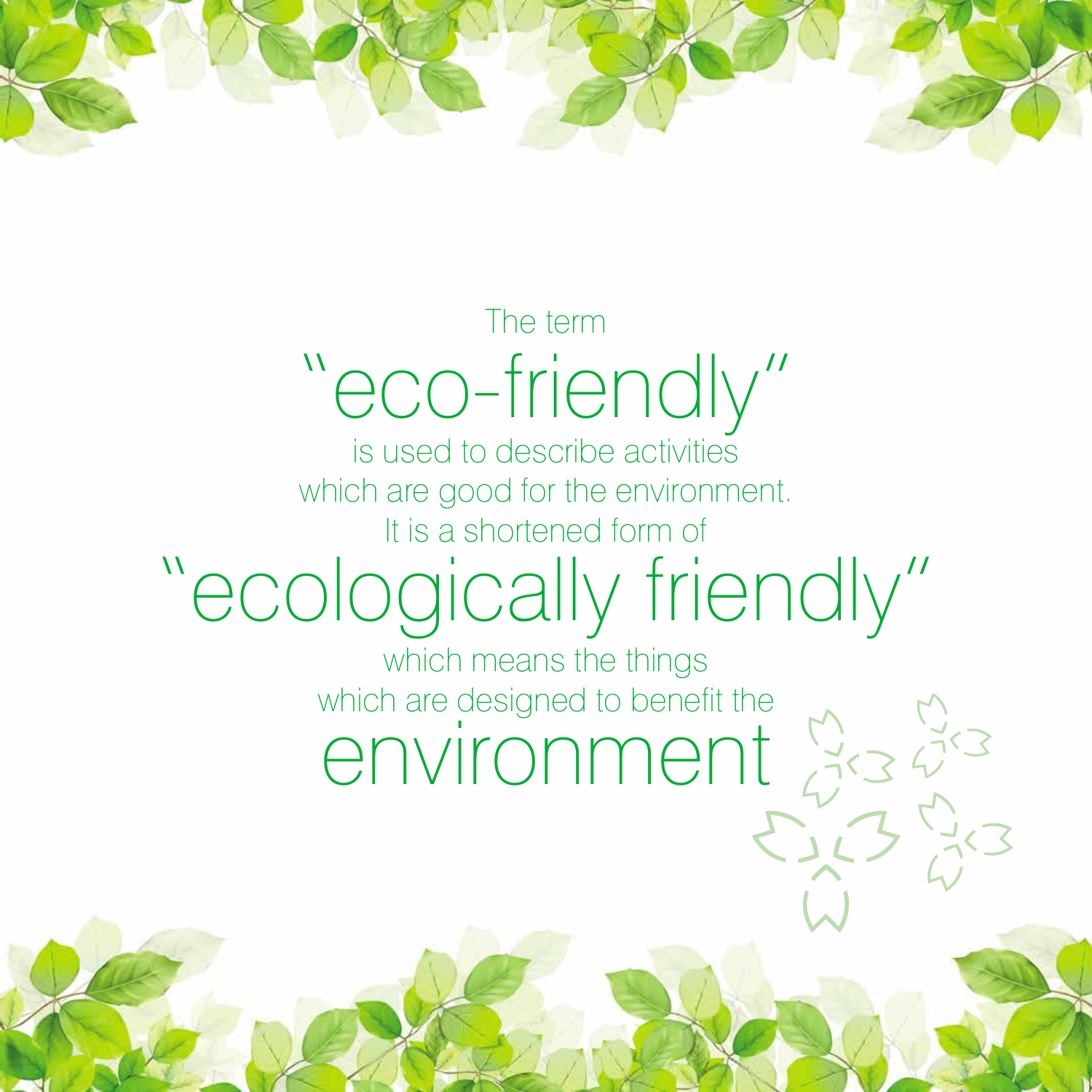

(which is Latin for "it inhabits") is an ecological

## or environmental area

or a sum of all environmental conditions at a particular place

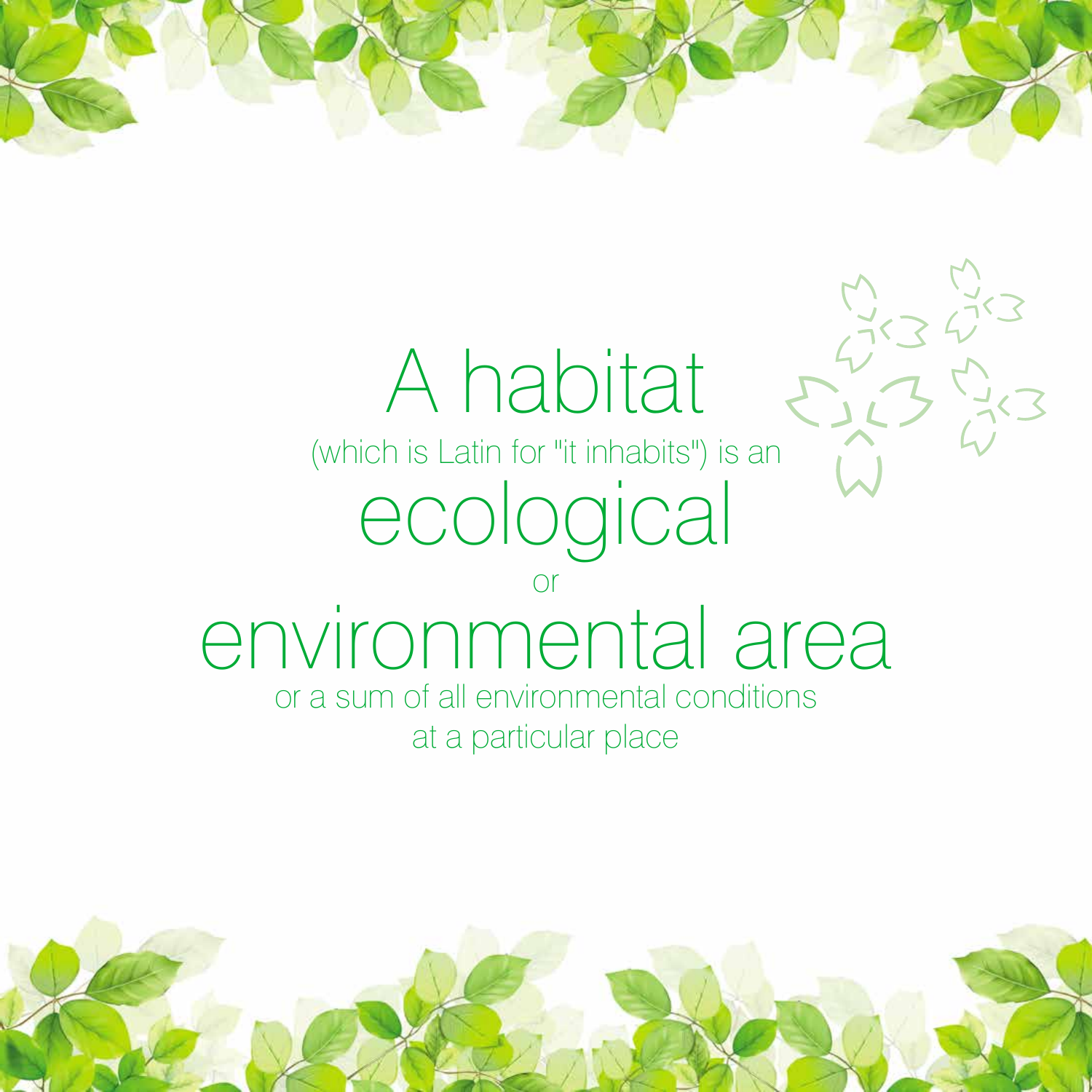Presenting

## NJ ECGHABITAT-2| at DAHEJ

NJ ECO Habitat-2 is a concept of NJ India Realty Pvt. Ltd. to promote environment-friendly sustainable development of the land resources such as to protect the environment from the burning issue of global warming and to preserve "Mother Earth".

NJ ECO Habitat-2 is located in Dahej - Gujarat, 80 kms away Vadodara. Dahej is an upcoming industrial location with a state of art infrastructure and abundance of resources to run the industry in a cost effective manner. To add to it, Dahej is also located at the path way of the center's largest infrastructure project, the DMIC. This shall significantly reduce the logistics cost of the industries located in Dahej.

Dahej looks to be a very attractive industrial location and shall emerge to be a large city of India.

Social infrastructure and residential development is the need of the hour to provide facilities to people working in Dahej and also to get quality human resources in Dahej to settle down.

In line with the same, NJ ECO Habitat-2, an environment-friendly 'Residential Plotting' scheme is available for the current inhabitants and migrants to Dahej, to reside and make it their permanent home.

It promises to offer environment-friendly infrastructure and self sustainable resources. The details are enclosed herewith.

NJ ECO Habitat-2 is a combination of technological, architectural and environmental excellence for the community of "Dahejians" to live a peaceful life.

Grab the OPPORTUNITY...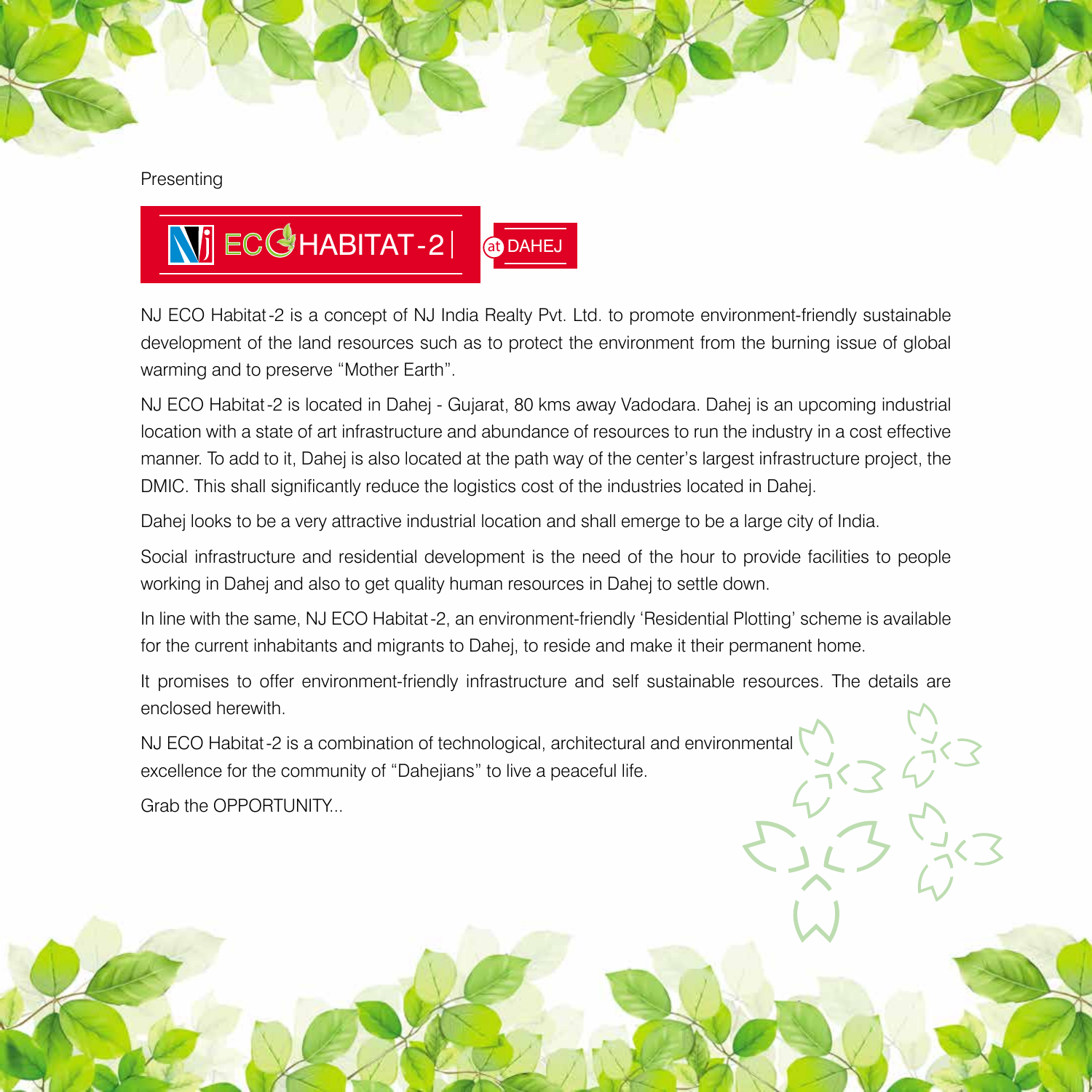



Successful wealth creation for customers, is what defines lives and actions at NJ India Invest Pvt. Ltd. Established in the year 1994, NJ has over a decade of rich exposure in financial investments and portfolio advisory services.

From a humble beginning, NJ, over the years, has evolved to be a professionally managed, quality conscious and customer focussed financial / investment advisory & distribution firm.

Today NJ India Invest Pvt. Ltd. is one of the leading advisors and distributors of financial products and services in India.

NJ prides in being a professionally managed, quality focused and customer centric organisation.

The strength of NJ lies in the strong domain knowledge in investment consultancy and the delivery of sustainable value to clients with support from cutting-edge technology platform, developed in-house by NJ.

100 + Offices in 19 states  $\blacksquare$  1,000 + Employees  $\blacksquare$  15,000 + Advisors

12,00,000+ Customers 10,000+ Cr. of MF AUA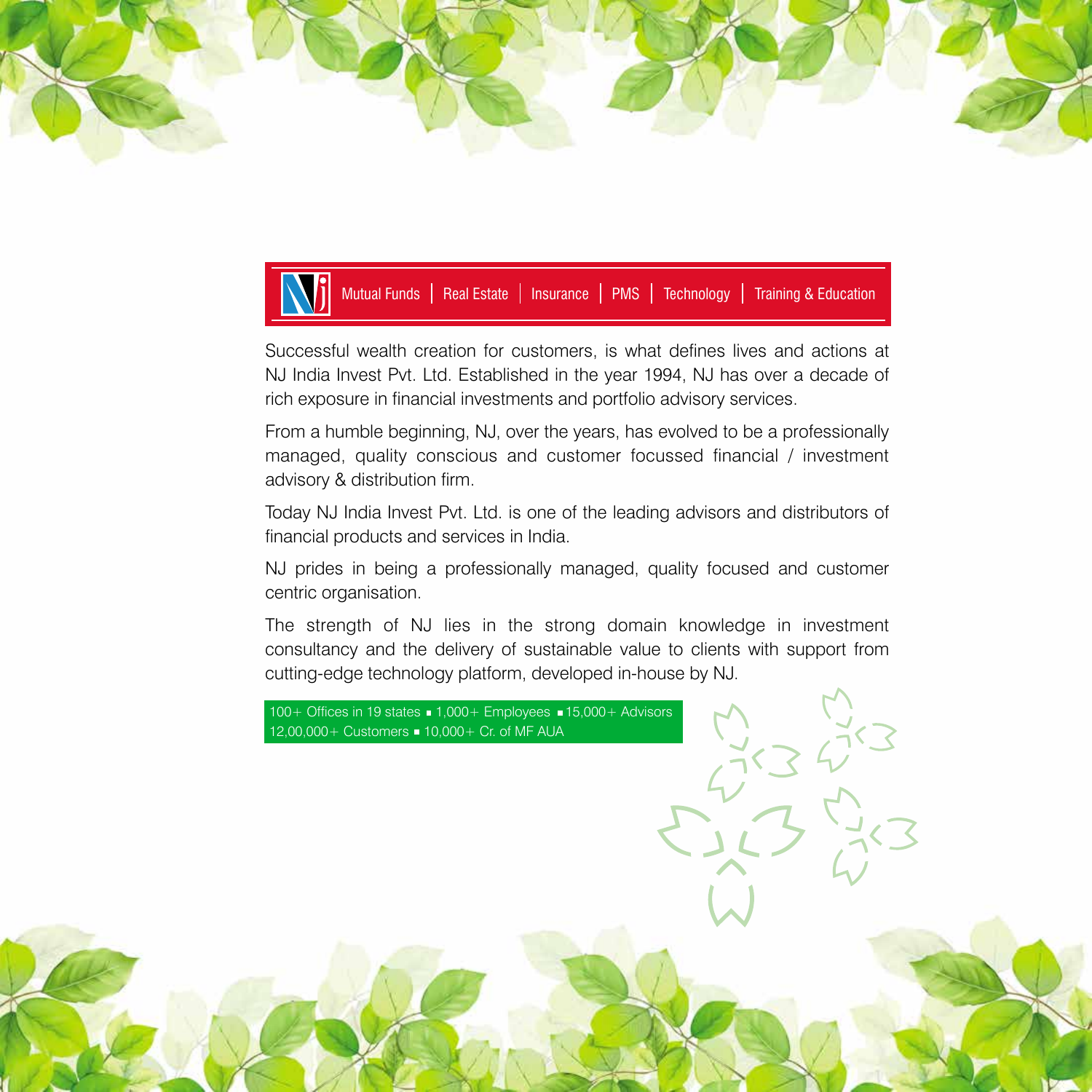



From India to New India - the world as we know is in a metamorphosis today. India is, today one of the fastest & the largest growing markets in the world. India's favourable demographic profile and strong fundamentals have made real estate a prime asset class and a cherished dream for households.

At NJ India Realty, we understand the challenges in shaping reality from your realty aspirations. In an industry, which is still evolving, we bring to customers, strong value and support in helping them achieve their dreams. We leverage our experience and scale in helping customers find and buy the 'right' property, at the 'right' price, following the 'right' process, across India.

At NJ India Realty, we have also made backward & forward integration of value-added services in our realty business. We partner with developers to meet the challenges of planning, financing, developing and marketing projects. The services at NJ India Realty enable continual partnership right from idea to its reality, encompassing all functional & operational undertakings.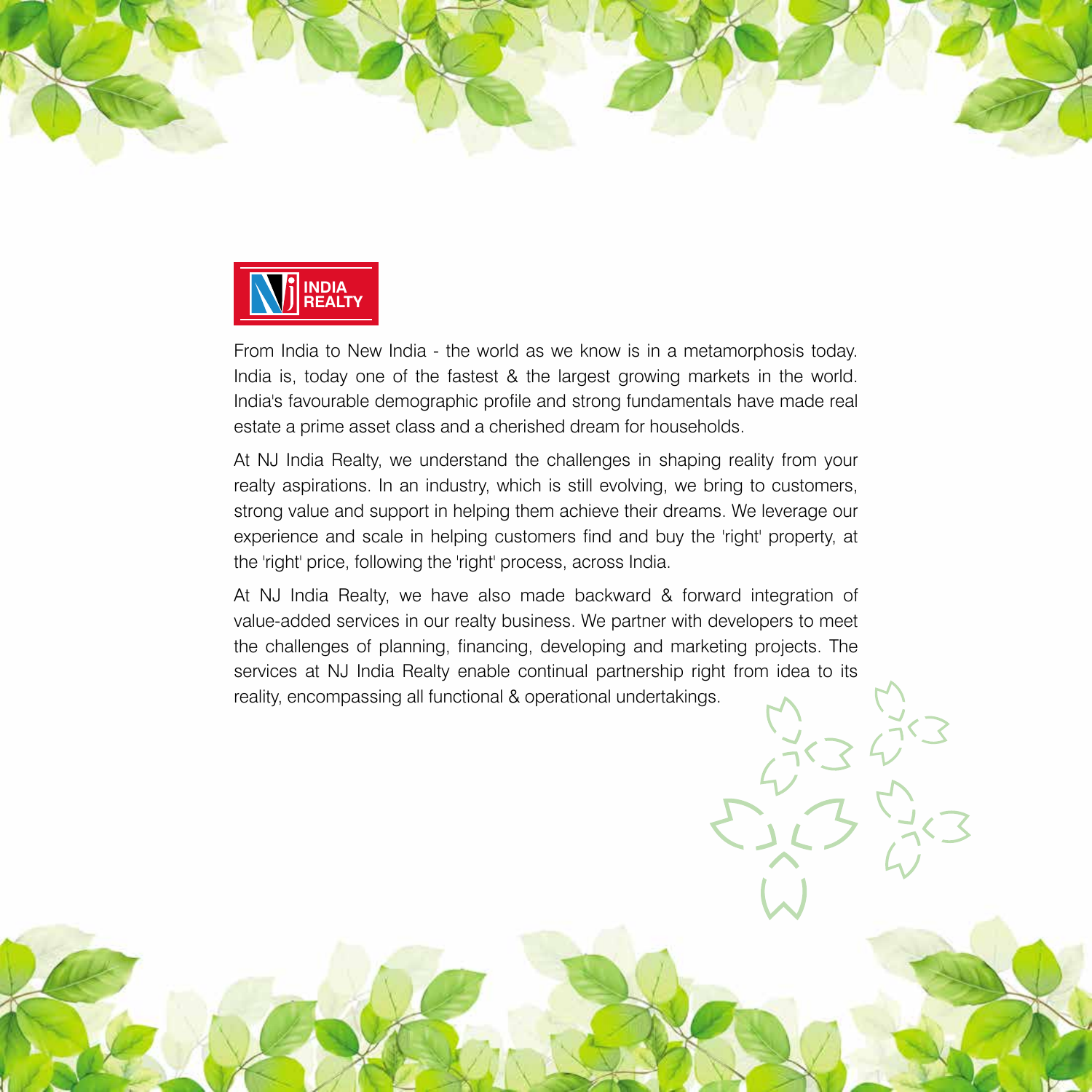## Why INDIA?

- 1.3 Billion population.  $\Sigma$
- Worlds largest democracy.  $\mathcal{L}$
- The present size of Indian economy is USD 1.676 Trillion. India should emerge 5th largest  $\Sigma$ economy by 2020.
- $\heartsuit$  It took 60 years for the Indian economy to reach USD 1 Trillion plus, by 2020, the economy is poised to reach 6 Trillion.
- $\overline{B}$  Real Estate sector accounts for approximately 5% of India's GDP. The current size of the industry is close to USD 50 billion and the same is expected to reach a size of USD 180 billion by 2020.
- $\Sigma$  The Real Estate sector is the second largest employer in the country, next to agriculture. The sector has backward and forward linkages with about 250 ancillary industries such as cement, brick, steel etc.
- 70% new employment will be generated in cities, contributing more than 70% of GDP.  $\mathcal{L}$
- Rise of globally competitive Indian companies Reliance, Jet Airways, Wipro, Infosys, Ranbaxy, Tata Motors etc.  $\Sigma$
- 100 Indian companies have market cap of US\$ 1 billion.  $\mathcal{L}$
- 125 Fortune 500 companies have R&D bases in India.  $\Sigma$
- 91 Million urban households will be middle class, up from 22 million today.  $\Sigma$
- 68 cities will have population of 1 million plus, up from 42 cities today; Europe has 35 today. $\mathcal{L}$

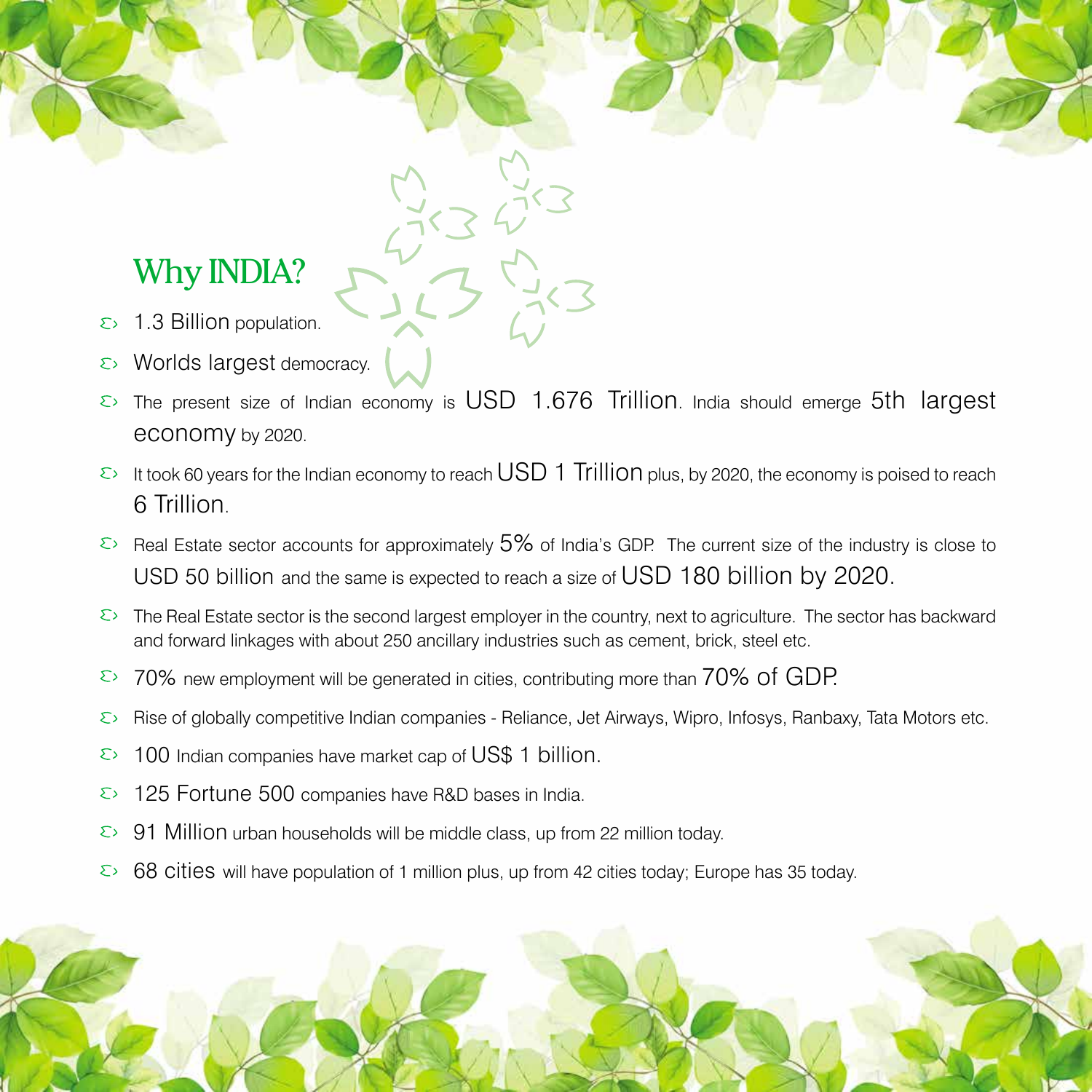## Why GUJARAT?

#### Strategic Location

- $\Diamond$  Access to major International and domestic markets.
- $\{5\}$  Located on the west coast of India and connected to major ports of UK, Middle East, Africa, East Asia and Australia. 1,500 km coast line - the longest in India, offers numerous opportunities for port based industries.
- $\overline{\epsilon}$  Gateway to land locked states in India.

#### Strong Economy

- Gross State Domestic Product (GSDP): INR 3,372 billion (US\$ 75 billion)
- $\epsilon$  Population: 51 million
- $\epsilon$  Urbanisation: 37.4%

#### **Facts**

- $\Diamond$  Highly industrialized state, with 38% of GDP contributed by secondary sector.
- $\overline{\epsilon}$  Sustained investor confidence, state with one of the highest number of investment proposals in India.
- $\epsilon$  Around 22% of India exports contributed by Gujarat.
- $\epsilon$  An economy on the boom and beating recession, GSDP growth of more than 10% since 2004.
- Per Capita Income at current prices (2007-08) INR 49,251 (US\$ 985) National Average: INR 40,141 (US\$ 802)
- $\Diamond$  Industrial Growth Rate (2004-08): 13.7%

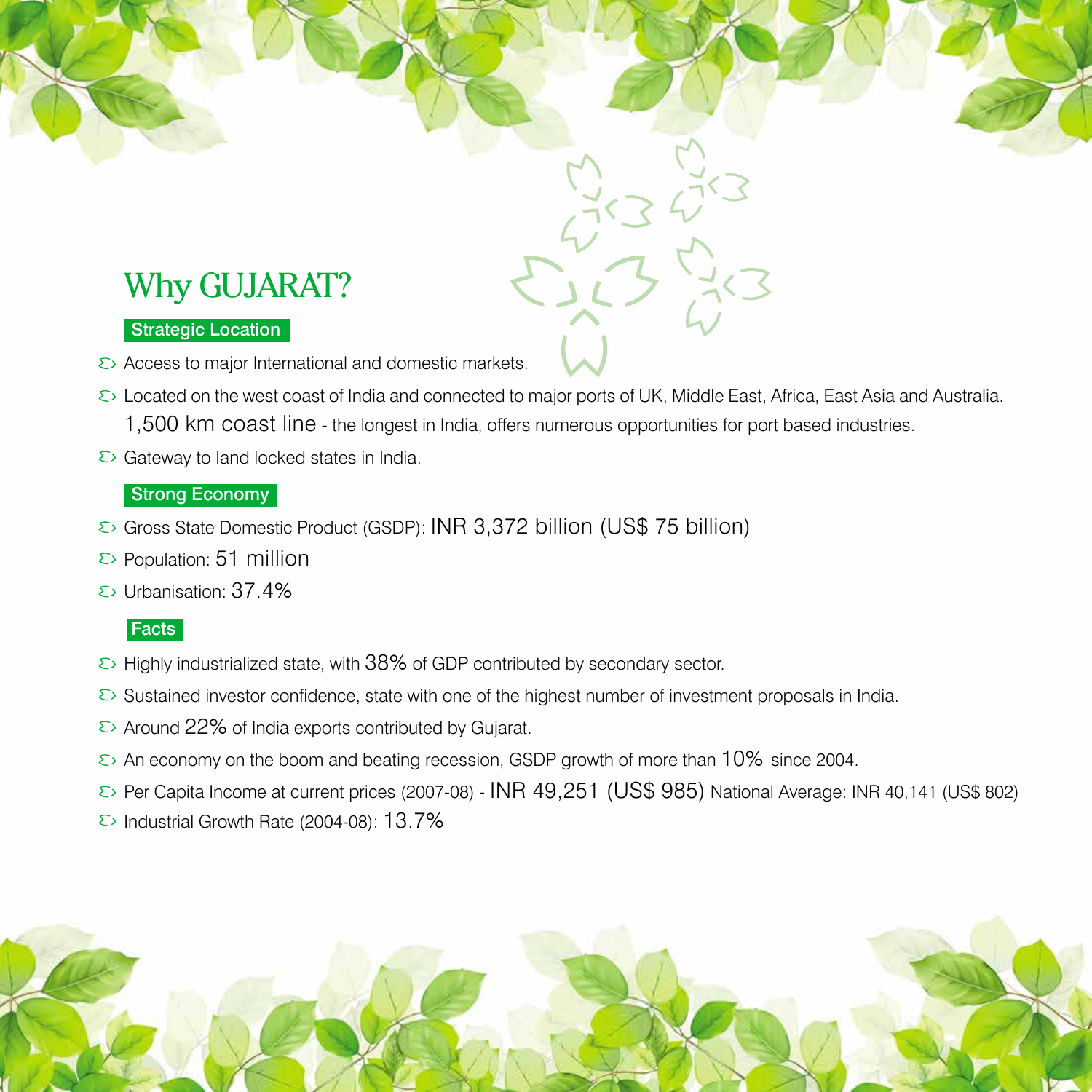

### Gujarat - The Growth Engine of India

- World's largest producer of processed diamonds.  $\Sigma$
- World's largest grass root petroleum refinery at Jamnagar.  $\Sigma$
- World's largest producer of Psyllium Husk, Fennel Seeds and Castor.  $\Sigma$
- India's largest producer of Cotton.  $\mathcal{L}$
- India's first state to enter Carbon Trading Agreement with World Bank.  $\Sigma$
- India's largest producer of Pharmaceuticals, Chemicals and Petrochemicals.  $\mathcal{L}$
- India's largest Copper Smelter.  $\mathcal{L}$
- India's largest producer of Salt, Soda ash and Marine products.  $\mathcal{L}$
- $\mathcal{L}$ India's only state to have an Integrated State-wide Gas Grid.
- $\mathcal{L}$ India's first two LNG Terminal at Hazira and Dahej.
- India's first Chemical Port at Dahej.  $\Sigma$
- Amul ranked world's top 21 largest dairy business.  $\mathcal{L}$
- World's 3rd largest producer of denim.  $\Sigma$
- World's largest gas based single location sponge iron plant. $\mathcal{L}$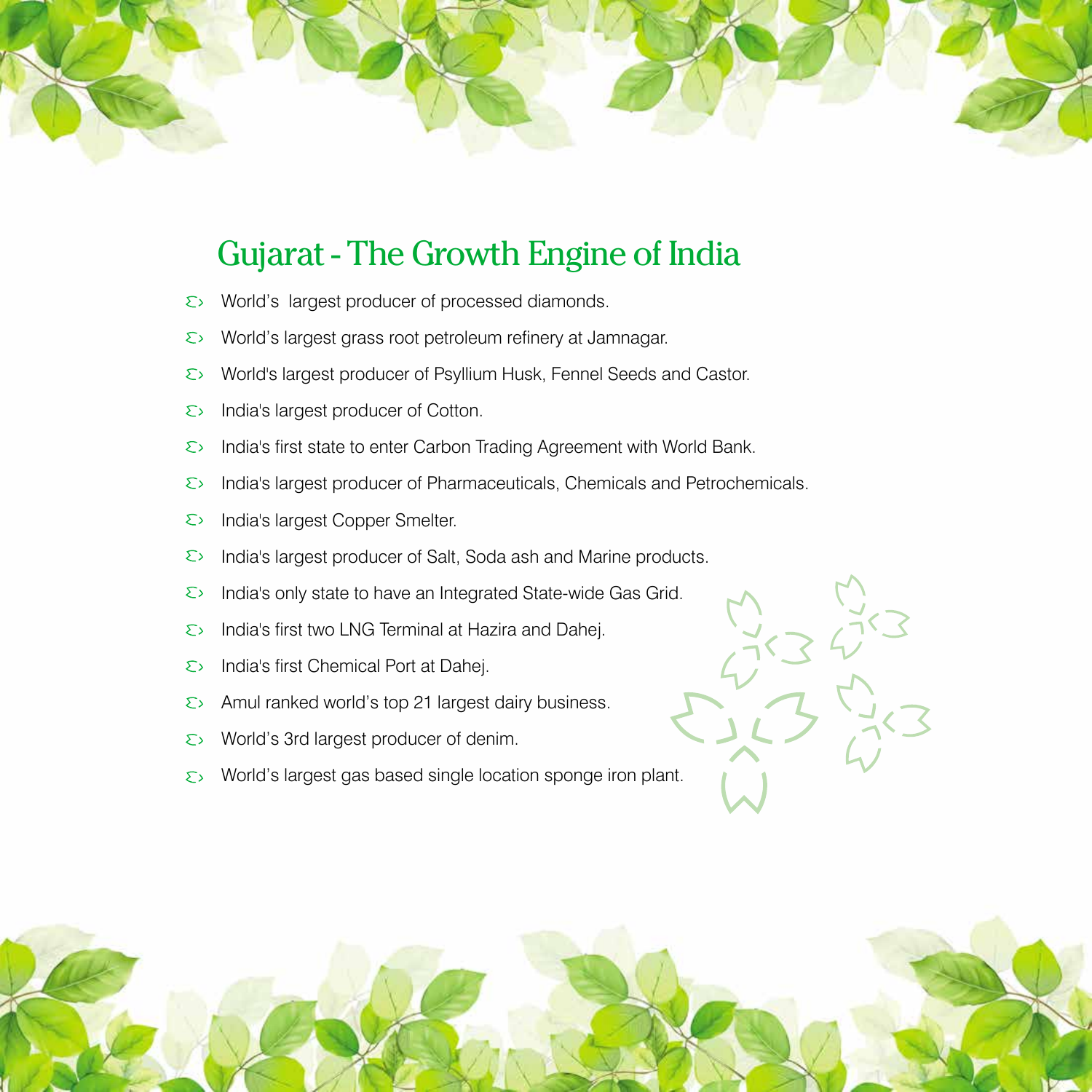## DMIC - Delhi Mumbai Industrial Corridor

- $\Sigma$  Delhi-Mumbai Industrial Corridor is a mega infra-structure project with the financial & technical aids from Japan, covering an overall length of 1483 kms between the political capital and the business capital of India, i.e. Delhi and Mumbai.
- Government of India has announced establishing of the Multi- modal High Axle Load Dedicated Freight Corridor (DFC) between Delhi and Mumbai with an investment potential of US\$90 billion.
- $\epsilon$ . The alignment of the proposed DFC passes through Palanpur, Mehsana, Ahmedabad, Vadodara, Bharuch and Valsad in Gujarat. About 62% of area of the state (18 out of 26 districts) is covered within the influence area of DMIC.
- $\epsilon$  Being laid down between Delhi and Mumbai, DFC is a new rail transportation system with high axle, multimodal and computerised features.
- $\overline{\epsilon}$  38% (564 km) of the 1500 km length of DFC will pass through Gujarat. DMIC area to be developed as 'Global Manufacturing & Trading Hub' in two phases (6 nodes) - supported by world class infrastructure & enabling policy framework.
- $\Diamond$  Investment potential for Gujarat is about US\$30bn (1/3rd of total investment potential in DMIC). Government of Gujarat has announced during the 'Vibrant Gujarat' summit in January, 2007 that the state has signed Memorandum of Understanding (MoU) with renowned corporate in various industrial sectors worth INR 2,84,451 Crore offering employment to 6,93,747 people.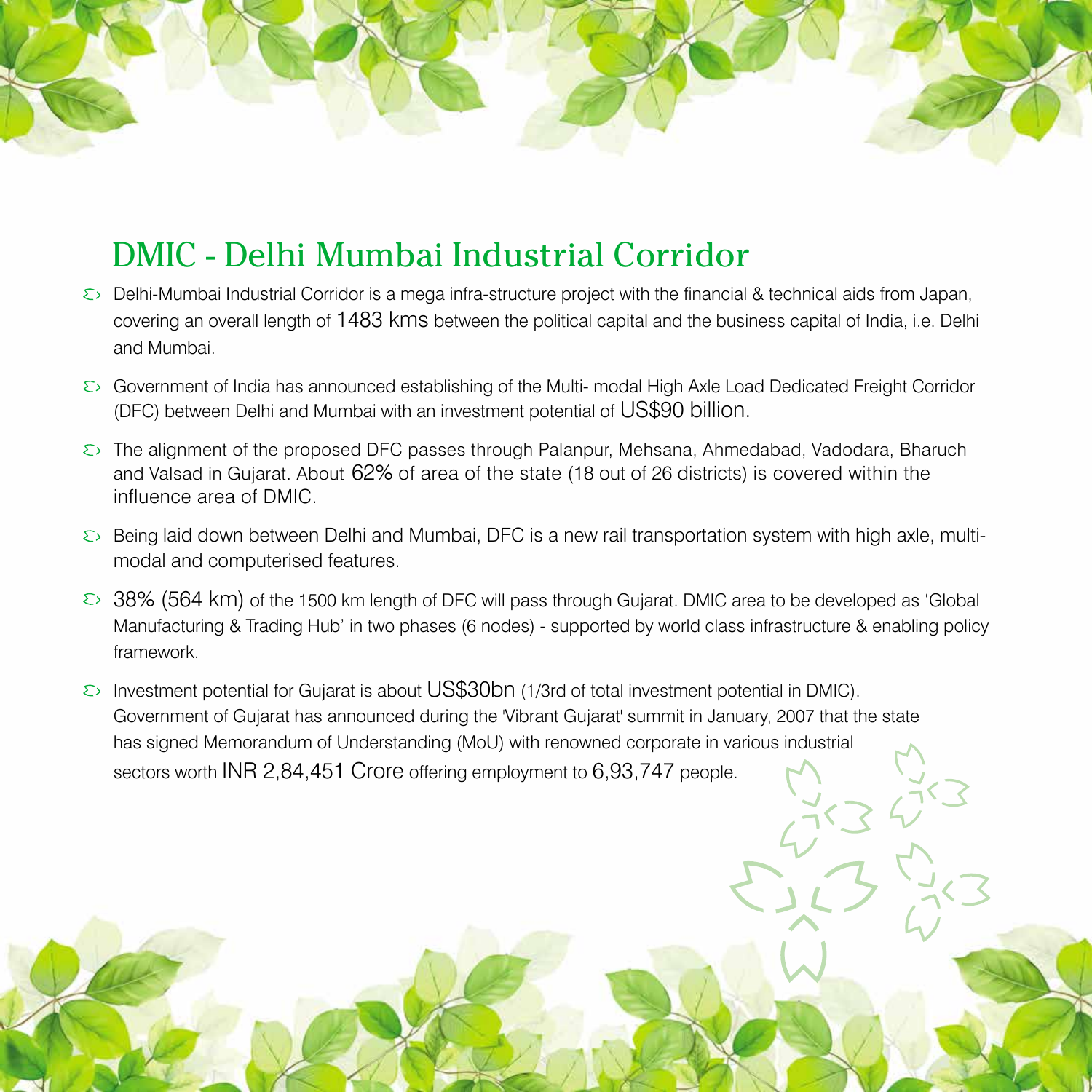## Why DAHEJ?

### Special Investment Region - Gujarat

Dahej is a fast developing port town situated on the Gulf of Khambhat in Bharuch District, Gujarat. Dahej is situated 42 km west of Bharuch. Bharuch railway station serves Dahej. Nearest airport is at Vadodara.

#### Special about DAHEJ

- $\Sigma$  GIDC Special Investment Region.
- Area 453 sq. km/45300 hectares.  $\mathcal{L}$
- Focus Sectors Chemical & Petrochemical, Engineering, Ship building, SEZs.  $\zeta$
- GIDC as Developer Dahej SEZ Special Economic Zones (SEZ).  $\mathcal{L}$
- Dahej SEZ a 1700 hectare multi product SEZ has been developed by  $\zeta$ Dahej SEZ Ltd. (DSL), a company jointly promoted by GIDC and ONGC.
- $\Sigma$  Dahej SEZ, Vagra, Bharuch SEZ is a part of Dahej Petroleum, Chemicals and Petrochemicals Investment Region (PCPIR) and is within Delhi-Mumbai Investment Corridor (DMIC).

Dahej SEZ has been identified as among the top 25 Global Free Zones of the Future 2010-11 by fDi Magazine, FT business, London

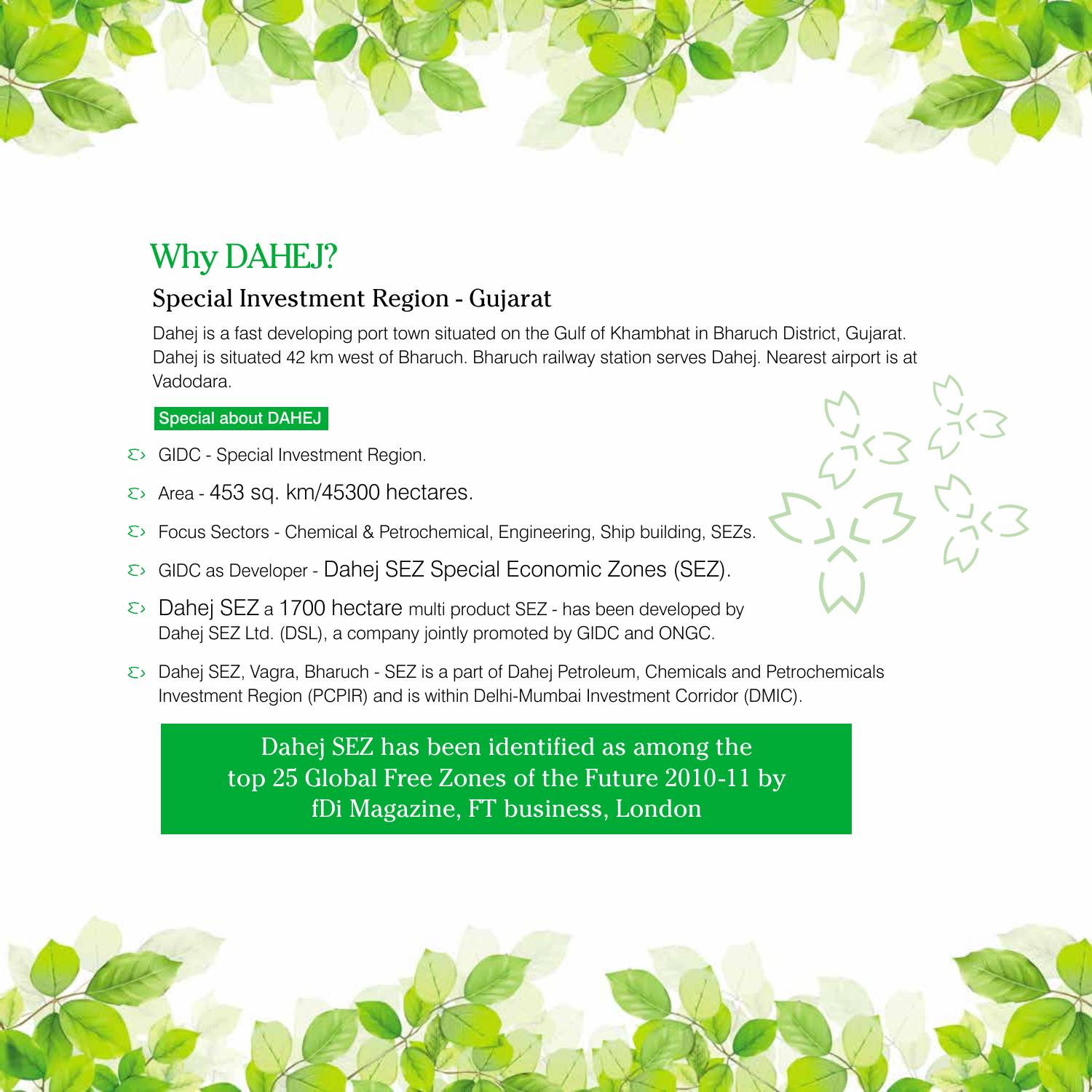### Development in DAHEJ

#### Proposed Component

- Export-oriented Industrial Units/ SEZ.
- IT/ITES/Biotech Hub.
- $\Sigma$  Truck Terminal with Warehousing.
- $\Diamond$  Integrated Townships with residential, institutional, commercial and leisure/recreation infrastructure. Development of Vadodara Airport.
- $\Diamond$  Feeder Road Links: Development of Feeder road linkages connecting the identified industrial area with NHDP, DFC corridors and Hinterland includes following proposals :
	- Connectivity to NH-8, the Golden Quadrilateral Corridor.
	- Augmentation of Jambusar-Vadodara, Vadodara-Rajpipla and Rajpipla-Ankleshwar-Dahej links.
	- Development of requisite grade separators/flyovers/interchanges and underpasses along the national highways/state highways and access roads for uninterrupted freight and passenger movement to the region.
- $\Sigma$  Proposed Petroleum, Chemicals and Petro-Chemical Investment Region (PCPIR) in the region would attract large scale investments in chemical/petrochemical industry as well as in providing world-class infrastructure.

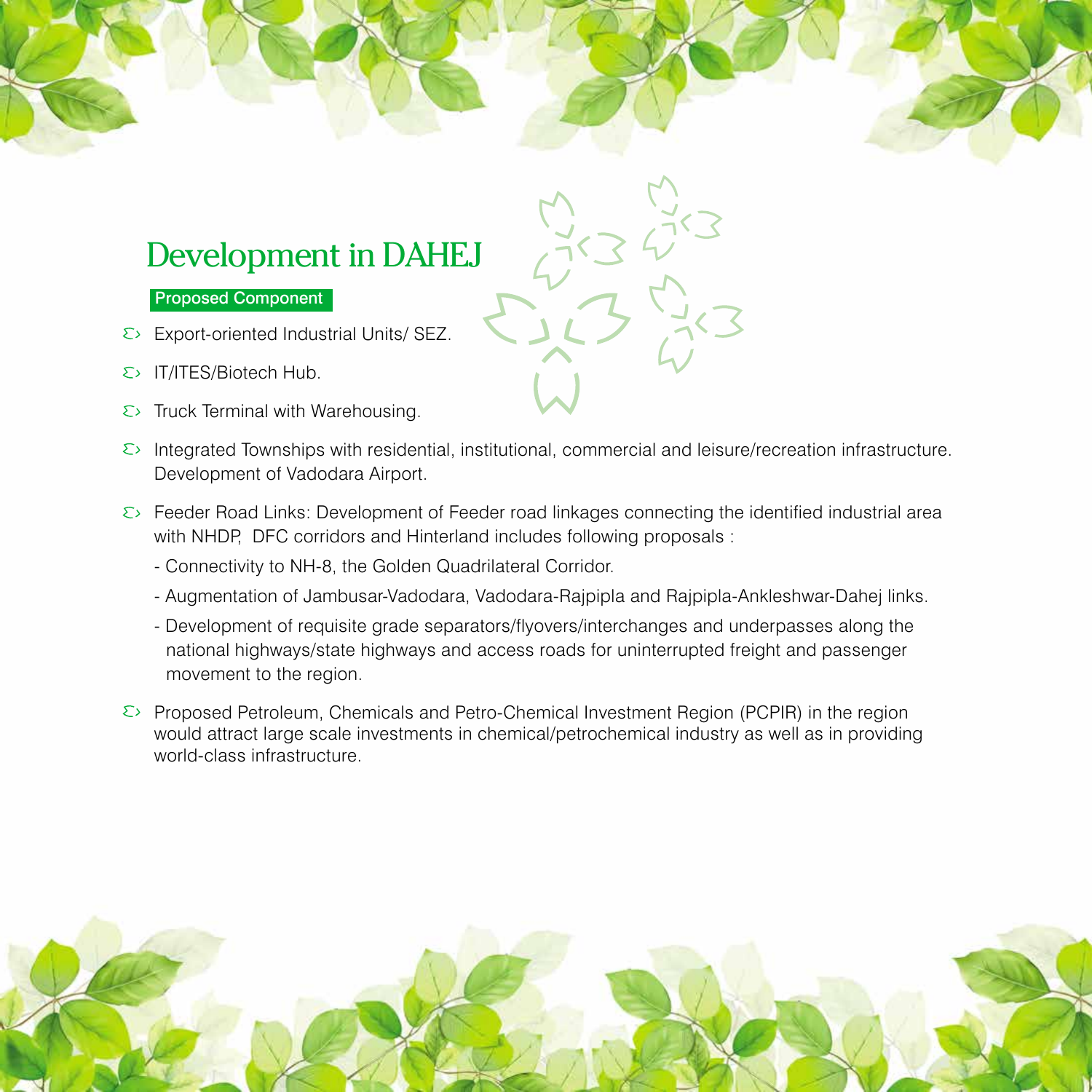## Industries in DAHEJ

ABG Shipyard ActionPetrochem Adani Petronet Port Expanded Polymer Systems Fermenta Biotech Firmenich Aromatics Production Gujarat Alkalies and Chemicals Gujarat Chemical Port Terminal Co. Gujarat Fluorochemicals Gujarat Narmada Vally Fertilizer Co. Hemani Intermediates Hindalco Industries Indofil Chemicals Co. Insecticides (India) Luna Chemical Industries Meghmani Finechem Meghmani Organic Nahar Colours & Coating Organic Industries Pavit Ceramics Payal Petrochem Petronet LNG Pidilite Industries Rallis India Ltd. Reliance Industries Roxul Rockwool Insulation India Siris Crop Science SRF Sterling Auxiliaries Styrlutin India / BASF Styrenics Universal Chemical & Industries Welspun Corp

APPL Industries Aries Colorchem Arora Sales Agency Benzo Chem Industries Bharat Sanchar Nigam BOC India Breeze Intermediates Cambay SEZ Hotels Chemetall Lithium India Chokshi Colours CS Performance Chemiclas DIC Fine Chemicals Euclid Constructions Fermenta Biotech Fernas Construction India Galaxy Surfactants Glenmark Generics Glomet Technologies Godrej & Boyce Mfg. Co. Gujarat State Petronet Hindustan Polyamides & Fibres Hindusthan M-I Swaco Indo Baijin Chemicals Indofil Industries ISGEC Makhteshim Agan India Meghmani Chemtech Meghmani Industries Meghmani Unichem Neesa Infrastructure Neobags Overseas ONGC Petro Additions

P&J Cretechem Panama Petrochem Pidilite Industries Rallis India Ramdev Chemical Industries Roxul Rockwool Insulation India Sabero Organics Gujarat Sajjan Specialty Sapthagiri Hospitality Sarju Impex Shiva Pharmachem Sigachi Cellulos Sterling Vinnyl Additives LLP Survival Technologies Tatva Chintan Pharma Chem Tega Industries (SEZ) Torrent Energy Torrent Pharmaceuticals Vijay Tanks & Vessels

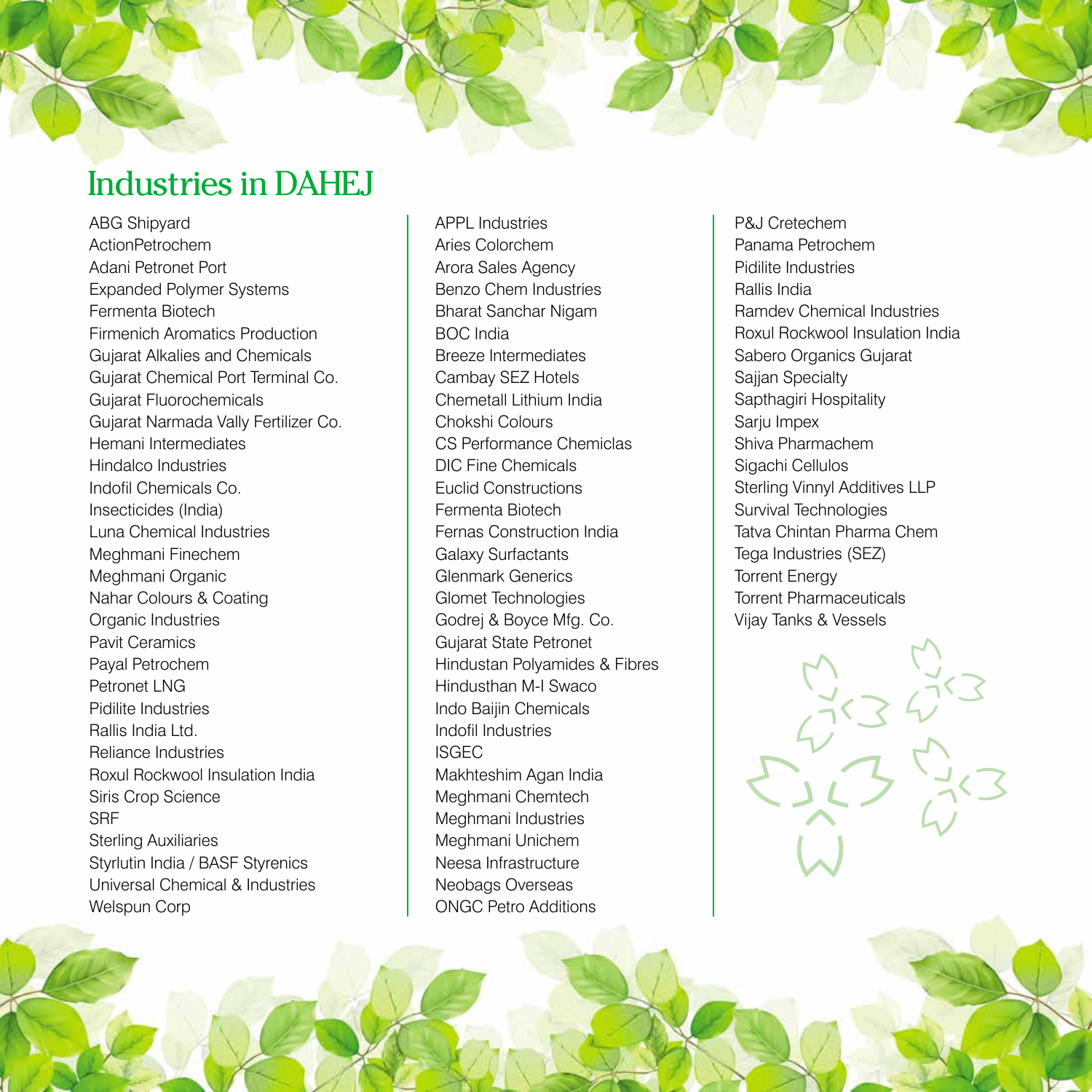## Why ECO?

- $\Diamond$  Social Responsibility Practice ownership & responsibility towards environment.
- $\epsilon$  Customer Centric Better and sustainable living for future for communities.
- $\Sigma$  Values Low carbon footing & environmental impact in pursuance of project developmental works.
- $\Diamond$  Marketability Growing awareness, sensitivity & consciousness among public.

## Why NJ ECO Habitat-2

#### **Location**

NJ ECO Habitat-2 is located in Dahej, the fast growing place in Gujarat. The growing industrial belt with DMIC project makes Dahej very lucrative for residential project too.

#### Process Driven

NJ ECO Habitat-2 will be well programmed with proper land acquisition, cost analysis and project designing, which will be dealt with by an expert team of architect, structure designer, various consultants, legal advisors, auditors etc.

#### Wealth Creation

As a philosophy of NJ, we always look for the customer 'Wealth Creation'. With the same objective, we identify the realty opportunity with defined research & analysis for the long term wealth creation.